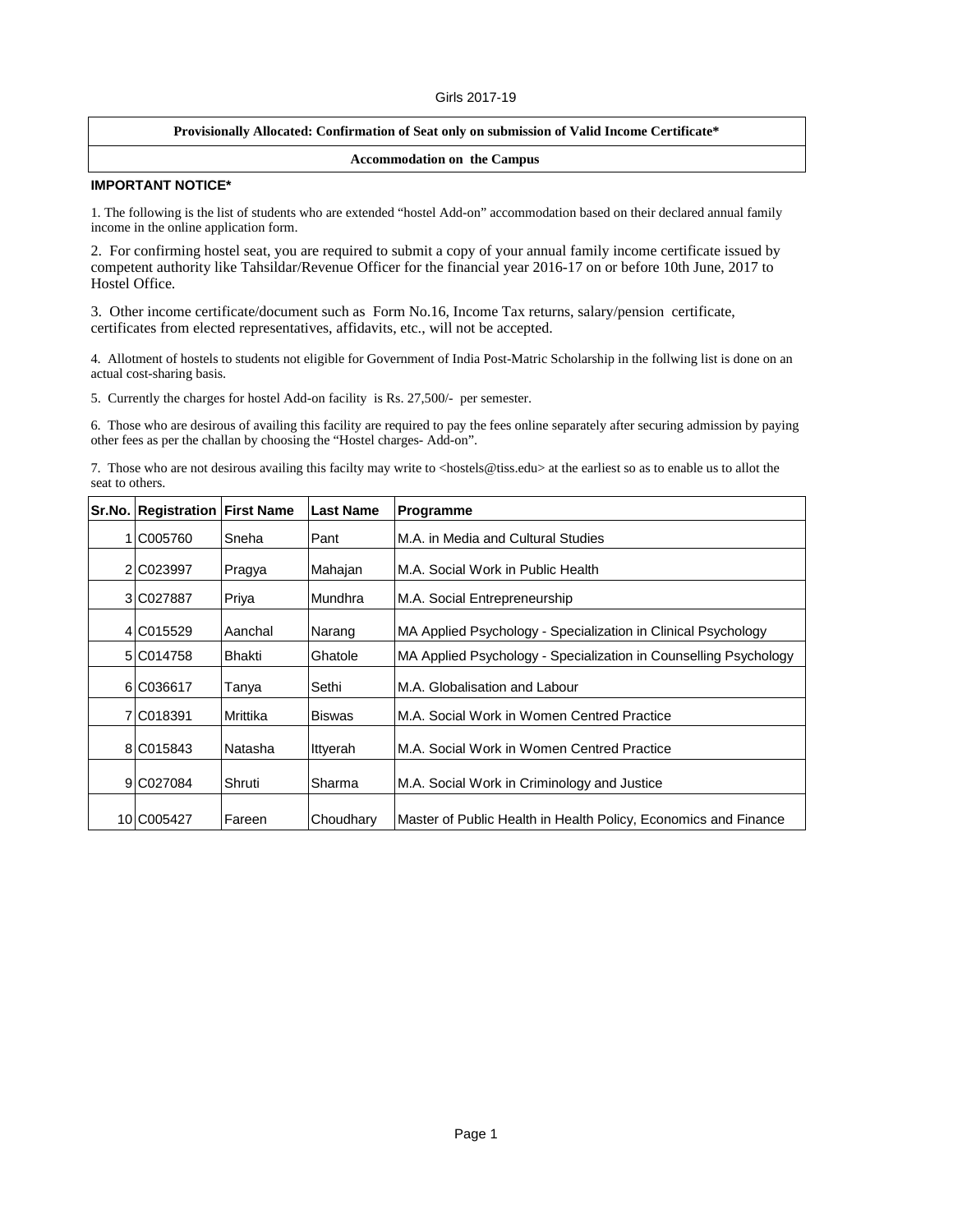#### Boys 2017-19

### **Provisionally Allocated: Confirmation of Seat only on submission of Valid Income Certificate\***

# **Accommodation in Hostel Off the Campus (RCF)**

#### **IMPORTANT NOTICE\***

1. The following is the list of students who are extended "hostel Add-on" accommodation based on their declared annual family income in the online application form.

2. For confirming hostel seat, you are required to submit a copy of your annual family income certificate issued by competent authority like Tahsildar/Revenue Officer for the financial year 2016-17 on or before 10th June, 2017 to Hostel Office.

3. Other income certificate/document such as Form No.16, Income Tax returns, salary/pension certificate, certificates from elected representatives, affidavits, etc., will not be accepted.

4. Allotment of hostels to students not eligible for Government of India Post-Matric Scholarship in the follwing list is done on an actual cost-sharing basis.

5. Currently the charges for hostel Add-on facility is Rs. 27,500/- per semester.

6. Those who are desirous of availing this facility are required to pay the fees online separately after securing admission by paying other fees as per the challan by choosing the "Hostel charges- Add-on".

|            | others.                |                   |                  |                                                                     |  |
|------------|------------------------|-------------------|------------------|---------------------------------------------------------------------|--|
| Sr.<br>No. | Registration<br>Number | <b>First Name</b> | <b>Last Name</b> | Programme                                                           |  |
|            | 1 C033059              | Debadutta         | Sahoo            | Master of Public Health in Social Epidemiology                      |  |
|            | 2 C014691              | Shaik Nishan      | Ashraf           | Master of Public Health in Health Policy, Economics and Finance     |  |
|            | 3 C014668              | Rakesh            | Sahoo            | Master of Public Health in Health Policy, Economics and Finance     |  |
|            | 4 C008311              | Mritunjay         | Kumar            | M.A. Globalisation and Labour                                       |  |
|            | 5 C034087              | pankaj            | tangade          | Master of Health Administration                                     |  |
|            | 6 C029253              | Sohail            | Ahmad            | M.A. / M.Sc. in Urban Policy and Governance                         |  |
|            | 7 C011410              | Dushyant          | Singh            | M.A. / M.Sc. in Disaster Management                                 |  |
|            | 8 C007405              | Prasad            | Wagh             | M.A. Social Work in Disability Studies and Action                   |  |
|            | 9 C011550              | Vikash            | Anand            | M.A. Social Work in Disability Studies and Action                   |  |
|            | 10 C031573             | Prashant          | Gupta            | M.A. Social Entrepreneurship                                        |  |
|            | 11 C011886             | Rajkumar          | Jackson Singh    | M.A. Development Studies                                            |  |
|            | 12 C036390             | Yadavindu         | Ajit             | M.A. Development Studies                                            |  |
|            | 13 C014668             | Rakesh            | Sahoo            | Master of Public Health in Health Policy, Economics and Finance     |  |
|            | 14 C029253             | Sohail            | Ahmad            | M.A. / M.Sc. in Urban Policy and Governance                         |  |
|            | 15 C007405             | Prasad            | Wagh             | M.A. Social Work in Disability Studies and Action                   |  |
|            | 16 C021069             | Pushker           | Mehra            | Master of Public Health in Social Epidemiology                      |  |
|            | 17 C000396             | Pranesh           | Krishna          | MA Applied Psychology - Specialization in Clinical Psychology       |  |
|            | 18 C008069             | Ashish            | Giri             | Master of Health Administration                                     |  |
|            | 19 C015666             | Sreekanth         | Krishnaiah       | Master of Public Health in Social Epidemiology                      |  |
|            | 20 C003674             | Raghav            | Kumar            | M.A. Development Studies                                            |  |
|            | 21 C003475             | Dhananjay         | Kumar            | M.A. Development Studies                                            |  |
|            | 22 C025333             | Sagiruddin        | Ahmed            | Master of Library and Information Science                           |  |
|            | 23 C017820             | Surya             | Sanjeeva Raj     | M.A. Social Work in Community Organization and Development Practice |  |
|            | 24 C006890             | Philip            | George           | M.A. / M.Sc. in Water Policy and Governance                         |  |

7. Those who are not desirous availing this facilty may write to <hostels@tiss.edu> at the earliest so as to enable us to allot the seat to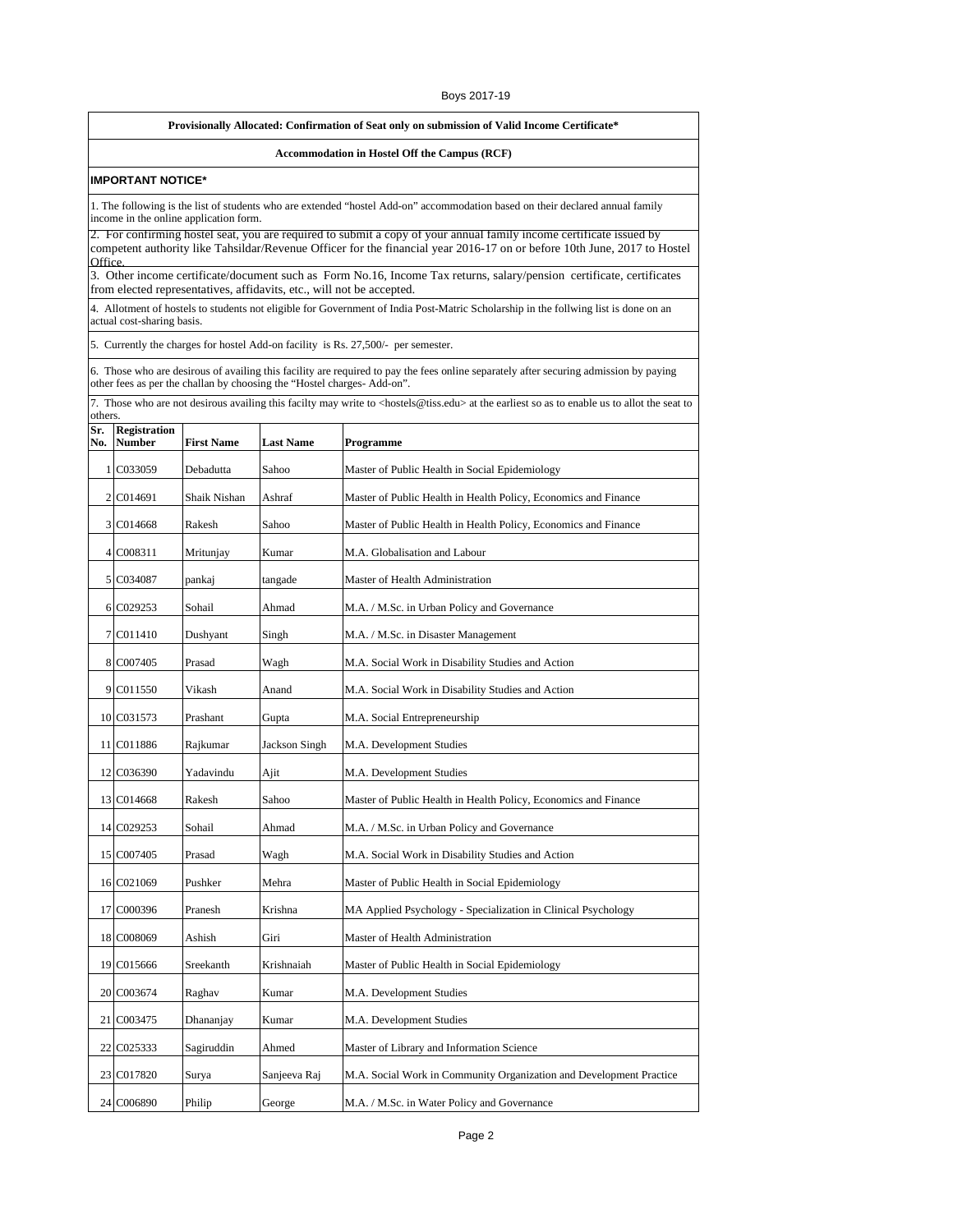|  | Boys 2017-19 |
|--|--------------|
|--|--------------|

| 25 C016842 | Jimmy           | Jose           | Master of Laws in Access to Justice                                 |
|------------|-----------------|----------------|---------------------------------------------------------------------|
| 26 C019311 | Satyaki         | Dutta          | M.A. Human Resources Management and Labour Relations                |
| 27 C001105 | Kiran           | Bhagavatula    | M.A. Social Entrepreneurship                                        |
| 28 C028771 | Harshal         | Maniyar        | M.A. Social Work in Criminology and Justice                         |
| 29 C030940 | Rajveer         | <b>Bhaskar</b> | Master of Public Health in Health Policy, Economics and Finance     |
| 30 C020476 | Ajinkya         | Inamdar        | M.A. / M.Sc. in Urban Policy and Governance                         |
| 31 C032358 | Amit            | Jha            | M.A. Social Work in livelihoods and social entrepreneurship         |
| 32 C015315 | Tabish          | Raza           | M.A. Social Work in Public Health                                   |
| 33 C008461 | Himanshu        | Gupta          | M.A. Social Work in livelihoods and social entrepreneurship         |
| 34 C019011 | Mukul           | Singh          | Master of Hospital Administration                                   |
| 35 C004700 | Karan           | Peer           | M.A. Development Studies                                            |
| 36 C031956 | Hardeep         | Kumar          | M.A. Social Entrepreneurship                                        |
| 37 C019644 | Srikanth        | J              | M.A. Human Resources Management and Labour Relations                |
| 38 C019834 | Manharan        | Rao            | M.A. Human Resources Management and Labour Relations                |
| 39 C026270 | Devidutta       | Nayak          | M.A. Human Resources Management and Labour Relations                |
| 40 C013372 | Anish           | Kumar          | Master of Hospital Administration                                   |
| 41 C020234 | Nirmalendu      | Jena           | Master of Hospital Administration                                   |
| 42 C007872 | Shubham         | Deshmukh       | M.A. Social Entrepreneurship                                        |
| 43 C029266 | Soumyajit       | Das            | M.A. Social Entrepreneurship                                        |
| 44 C001278 | Sailesh         | Pal            | M.A. Social Entrepreneurship                                        |
| 45 C008268 | Siddharth       | Yadav          | M.A. Development Studies                                            |
| 46 C005800 | Harsh           | Kubavat        | Master of Health Administration                                     |
| 47 C001997 | Fuad            | Rasheed        | M.A. Social Work in Community Organization and Development Practice |
| 48 C012533 | Nibras          | KT             | M.A. in Media and Cultural Studies                                  |
| 49 C007131 | Sagar           | Ikade          | M.A. / M.Sc. in Urban Policy and Governance                         |
| 50 C032706 | sai             | Vamshi         | M.A. / M.Sc. in Disaster Management                                 |
| 51 C006647 | Jasraj          | Sarode         | M.A. Human Resources Management and Labour Relations                |
| 52 C001129 | Mohd Zucky      | Agwan          | M.A. Human Resources Management and Labour Relations                |
| 53 C004578 | Ravindran p k   | Ravindran      | M.A. Human Resources Management and Labour Relations                |
| 54 C025788 | Amar            | Singh          | M.A./M.Sc. in Climate Change and Sustainability Studies             |
| 55 C036073 | Shivendra       | Rathaur        | M.A. Development Studies                                            |
| 56 C023673 | Subhajit        | Roy            | Master of Hospital Administration                                   |
| 57 C032913 | Venkatachalan J |                | M.A. Social Work in Public Health                                   |
| 58 C001414 | Kumar           | Kunal          | Master of Laws in Access to Justice                                 |
| 59 C002560 | Rajiv           | Sinha          | M.A. Human Resources Management and Labour Relations                |
| 60 C007053 | Mola Anil       | Kumar          | Master of Health Administration                                     |